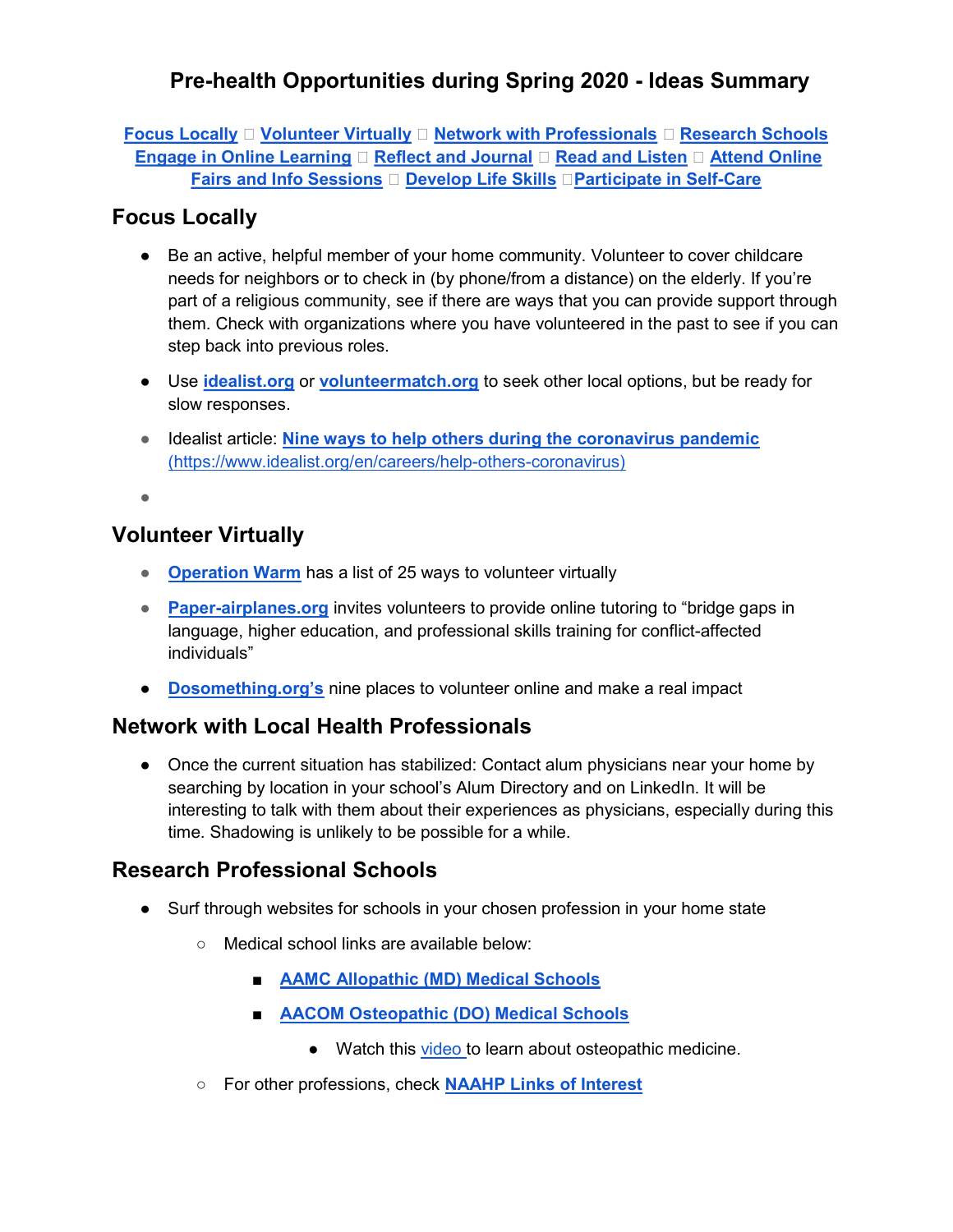#### Engage in free online learning opportunities

- Class about pandemics from Harvard
- Class about community change in public health from Johns Hopkins
- Essentials of global health from Yale
- Ivy League free courses list via freecodecamp.org
- Class "An Examination of coronavirus-COVID-19" from St George's University
- Medical School Headquarters YouTube: premed.tv
- Georgetown offers free MOOCS including Bioethics, Biomedical Big Data, Globalization, or Genomic Medicine.

# Do some pre-health reflection and journaling

- Premeds: Use the AAMC Anatomy of an Applicant Self Assessment Guide and AACOM's Qualities of a Successful Medical Student to consider your preparation for medical school and the medical profession.
- Use past secondary application essay prompts as reflection questions.
- Advice about prehealth journaling from Princeton Health Professions Advising; Missouri State University

### Read & Listen

- Read books that provide insight about being a doctor, applying to medical school, or learning about other health careers.
	- Book lists:
		- Goodreads.com: Popular Medicine Books list https://limbookclub.weebly.com/ .
	- Advisor recommendations:
		- The Spirit Catches You and You Fall Down
		- The Immortal Life of Henrietta Lacks
		- Being Mortal
		- When Breath Becomes Air
		- The Emperor of All Maladies
		- My Own Country
		- Teeth: Beauty, Inequality, and the Struggle for Oral Health in America
		- Fresh Fruit, Broken Bodies: Migrant Farmworkers in the United States (Seth Holmes, MD/PhD)
- Read **Blog posts** from current medical students
	- AACOM's Choose DO Blog
	- AAMC Aspiring Docs Diaries
- Podcasts are a great way to learn and engage.
	- Top 10 podcasts for pre-meds from Diverse Medicine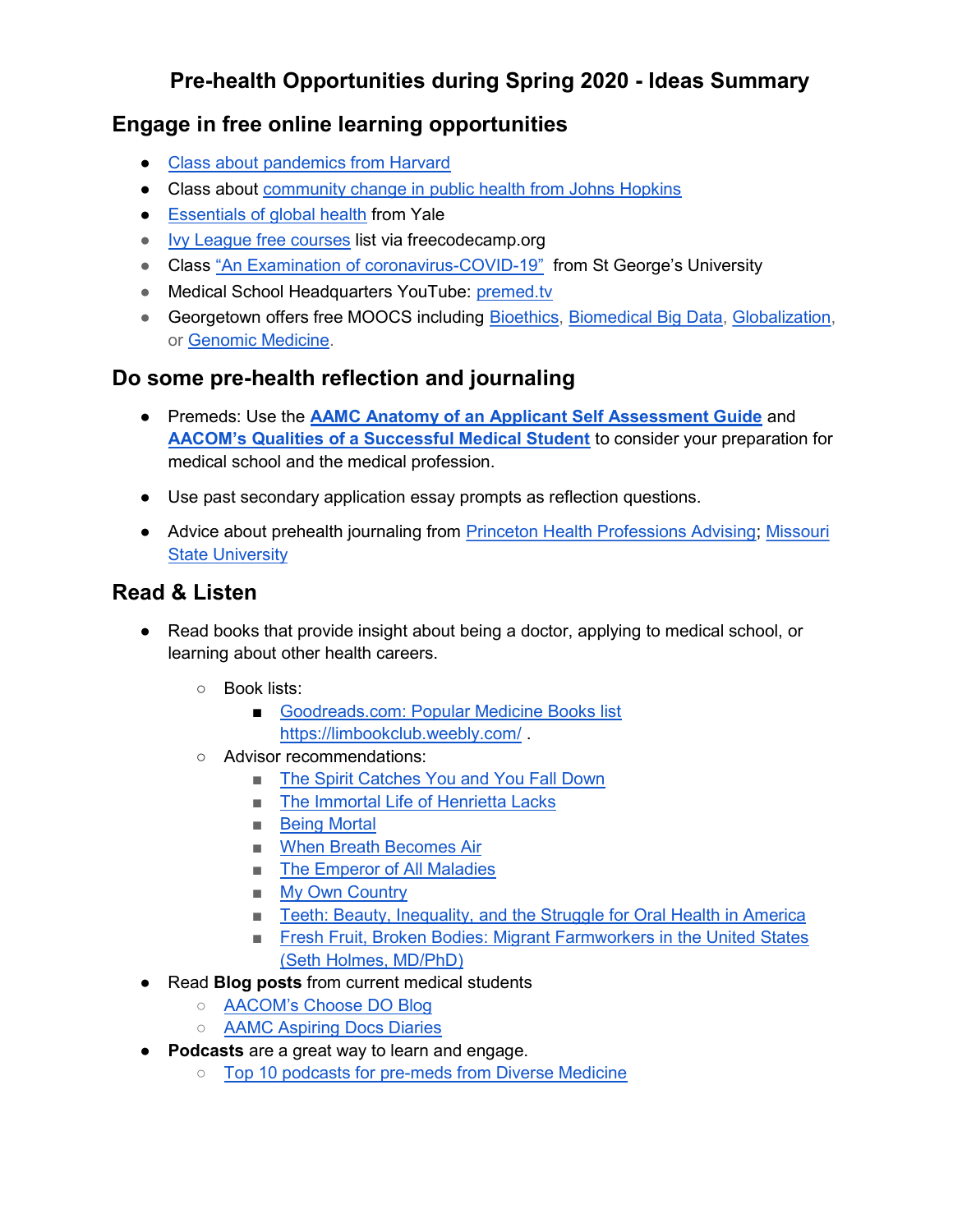- Premed Mondays with Dr. Dale: https://www.stitcher.com/podcast/anchorpodcasts/premed-mondays-2
- The Short Coat Podcast: http://theshortcoat.com/tag/dave-etler/
- o Talking Admissions & Med Student Life hosted by Dr. Benjamin Chan: https://podcasts.apple.com/us/podcast/talking-admissions-and-med-studentlife/id722416493
- All Access Medical School Admissions podcast with Christian Essman, director of admissions at Case Western Reserve University School of Medicine

# Participate in Virtual Seminars, Fairs, and Info Sessions

- The website of the National Association of Advisors for the Health Professions has the most comprehensive list of pre-health events around the country. This list includes both in-person and virtual events, but you will notice many in-person events are canceled, and this will continue.
- AAMC Upcoming Webinars: Navigating the 2021 AMCAS Application Cycle for Upcoming Applicants on 4/21. There are other pre-recorded webinars.
- March 27: AAMC Virtual Fair with 70+ schools, AAMC representatives, and volunteer pre-health advisors to answer your questions
- March 31st: Veterinary Medical Admissions Virtual Fair
- April 7th: PAEA Physician Assistant Virtual Fair
- Emory Premedical Engagement Program: Admissions Unveiled on 4/21

# Work on Life/"Adulting" Skills

- Do you know how to cook? Offer to cook and deliver a meal to neighbors trying to manage childcare and work obligations at home.
- Develop an at-home exercise routine (this is also good self-care!)
- Take up or revisit a craft or hobby -- origami, bike repair, gardening, the instrument or art supplies you put down at the end of high school…
- If you've never tracked your budget and expenses before, analyze your spending from the last year and develop a budget moving forward (see Nerdwallet tips)

### Engage in Self-Care

- CDC Advice on Managing Anxiety and Stress during the COVID-19 Pandemic
- World Health Organization Mental Health Considerations During COVID-19 Outbreak
- Advice from thewirecutter.com
- Daily meditation and advice from experts via the folks at Ten Percent Happier: https://www.tenpercent.com/coronavirussanityguide

Advisors: Check out these powerpoint created by Brooke Sheetz at The University of Alabama Huntsville! She invites you to tweak them for your own use: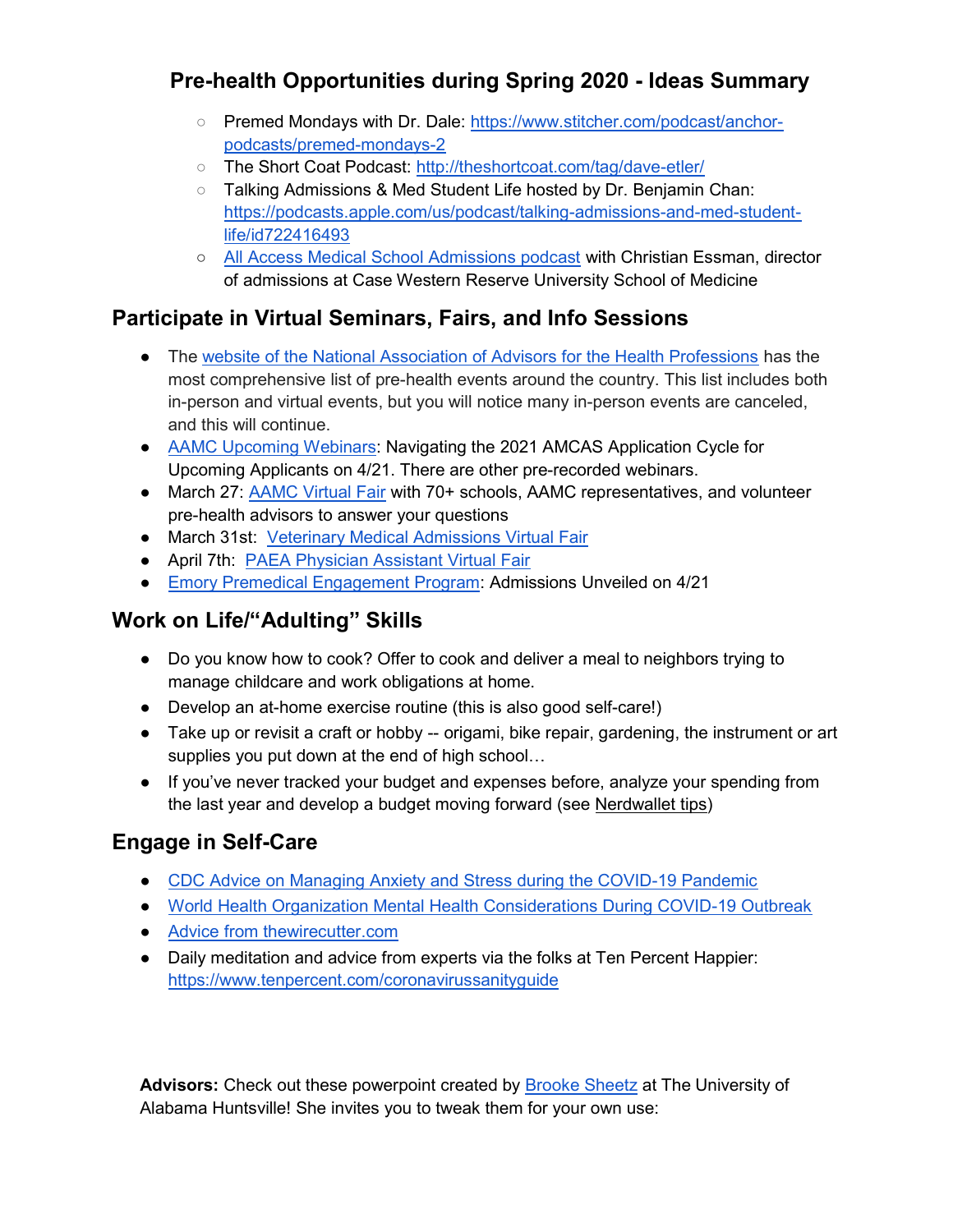- How to Make the Most out of COVID-19, prehealth audience: https://drive.google.com/file/d/1xhhHVDO0a7BSYqJQlb8ocsvctA76KYVn/view
- How to Make the Most out of COVID-19, university-wide audience: https://drive.google.com/file/d/1pnl4HzmByopd4GhXjXwCKYbhru3rNpkI/view?usp=shari ng

# News Stories Highlighting Prehealth/Professional School Student **Efforts**

- Medical Students, Sidelined for Now, Find New Ways to Fight Coronavirus, NYT, March 23, 2020
- Students form Harvard-wide Task Force, The Harvard Crimson, March 20, 2020
- Premed student develops grocery service for seniors, KSBW TV, Las Vegas, March 16, 2020

### Updates from the Professions

See NAAHP Clearinghouse: https://www.naahp.org/covid-19hplinks/home

- Application service information:
	- Liaison updates for CAS applicants on this page
	- TMDSAS (Texas Medical & Dental Schools Application Service) no updates as of 3/23/20
	- CASPer (online situational judgment test): will proceed online as usual, per Facebook post
- Allopathic Medicine
	- MCAT Coronavirus FAQ page
	- AAMC Services (for MD) Coronavirus page
	- TMDSAS (Texas Medical & Dental Schools Application Service) no updates as of 3/23/20
	- AMCAS no specific updates as of 3/23/20 (See main AAMC COVID-19 page)
	- AACOMAS (for DO) Coronavirus updates
- Dental
	- DAT- see 'Important Updates...' section
	- AADSAS Updates for CAS applicants on this page
	- TMDSAS (Texas Medical & Dental Schools Application Service) no updates as of 3/20/2020, but check back here
- Athletic Training
	- NATA COVID-19 Resource Page
- Optometry
	- OAT: https://www.ada.org/en/oat
	- OptomCAS Updates for CAS applicants on this page